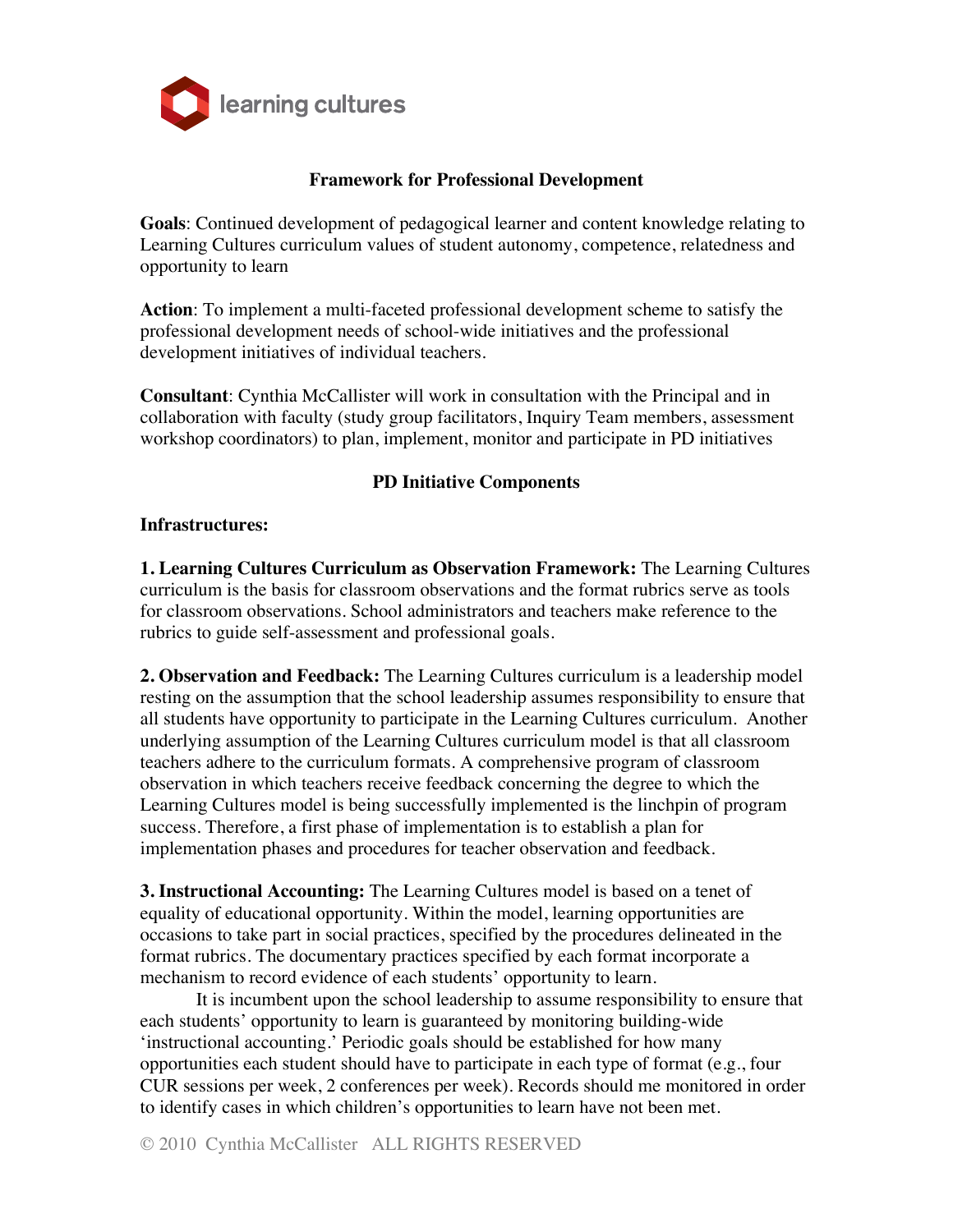

The responsibility for instructional accounting can be distributed across faculty (e.g., contiguous grade level teams can conduct instructional accounting).

**4. Professional Development Leadership Team:** The school will establish a team to assist in PD planning. Based on a commitment to the Learning Cultures model, team members will assume responsibility to identify areas of need across the school and to determine how to assess and identify such needs and means to address them (e.g., via observation, teacher survey).

#### **5. Professional Development Support:**

The Learning Cultures Framework for Professional Development is designed to build school level capacity with relative independence of external contract vendors. In order to do so, a number of components must be in place. Once a cycle of observation-feedback has been established, as outlined above, teachers should exercise agency to take part in in-house professional development offerings, described below.

**A. Teacher Self-assessment:** Teachers should begin the year by doing a self-assessment of strengths, needs and goals based on the rubric indicators and the Holistic Assessment of Professional Learning, then take part in initial conferences with the leadership to discuss support for meeting goals.

**B. Teacher Survey:** Professional Development Team should conduct a baseline survey of teachers to identify preliminary strengths, needs and goals, data from which will inform initial PD planning.

**C. Site Visits:** Routine site visits will be conducted to provide demonstration of pedagogical practices with opportunities for follow-up discussion.

**D. Inter-visitations (intra-school and inter-school visits):** Teachers have option to participate in two inter-visitations annually (this total can be increased upon approval)

- Teachers apply for inter-visitation opportunities
- Provide rationale for visitation based on self-assessment
- Establish agenda for learning (including reading/research, observation and conference components)
- Provide documentation/reflection of inter-visitation experience

**E. Residencies:** Teachers who are identified to need significant levels of support (e.g., those who have been observed and whose performance has been rated unsatisfactory or those who have difficulty securing changes in practices) should have opportunities for classroom residencies in which an administrator, coach, consultant or fellow teacher comes into their classroom and models/demonstrates ideal practices.